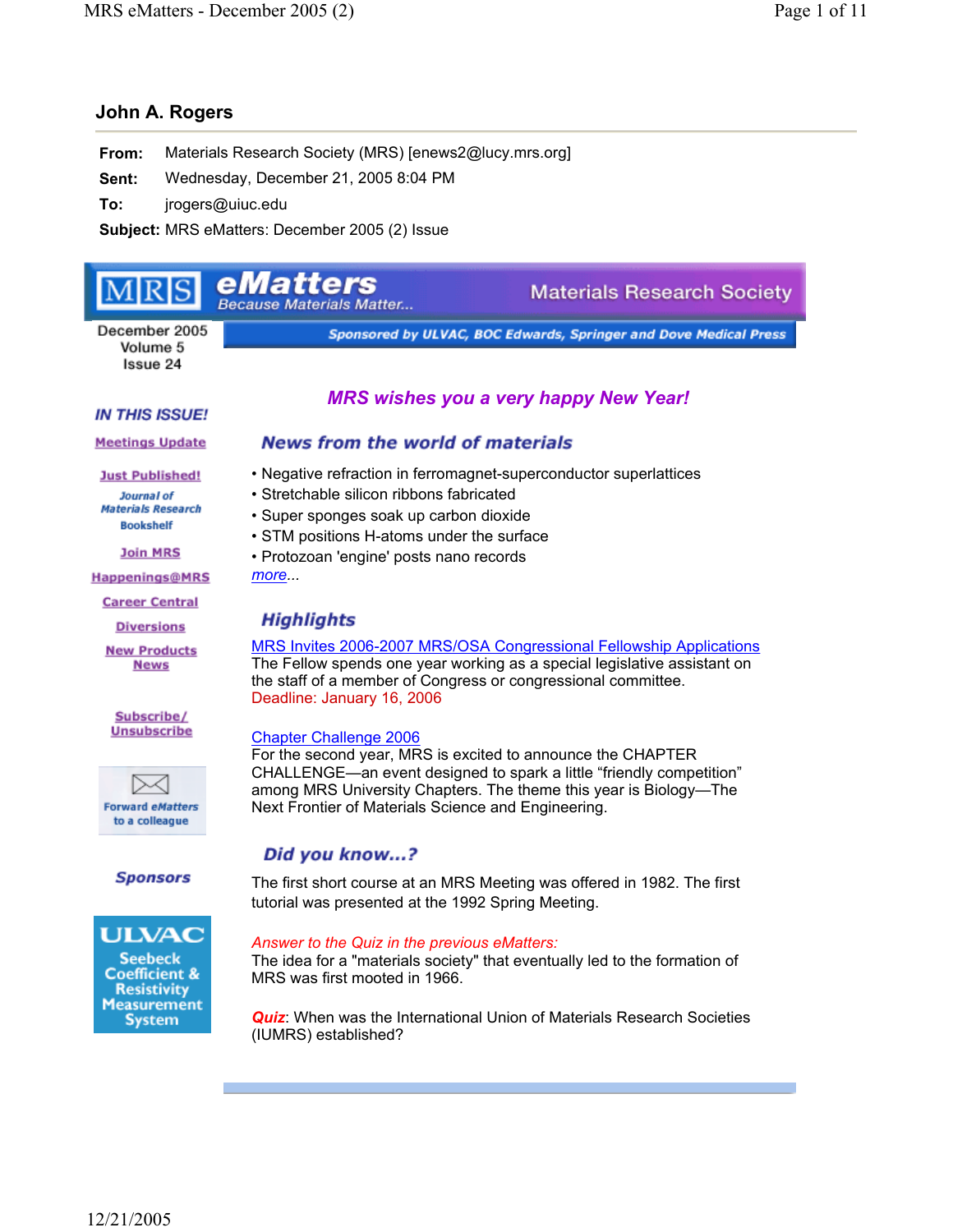



materials modeling reference across length and time scales

NEW International Journal of **Nanomedicine** 

# **Materials Research News**

*Visit the Materials Connections Web Site for continually updated research news and features*



*Courtesy Univ. Illinois Urbana-Champaign*

A method to form fully stretchable ribbons of single-crystal silicon has been developed. Wavy diodes and transistors fabricated by this technique performed as well as traditional devices, and could be repeatedly stretched and compressed without damage, and without significantly altering electrical properties. More ....

## **Research News from the MRS Bulletin** (December 2005 Issue)

*In Situ* measurements validate grain-size growth model; Serpentine-patterned compliant thin films of stiff materials; Shock-load strengthening of nanocrystalline materials; Bioelectronic nanodevices fabricated on live bacteria; Cross-linked block co-polymer micelle encapsulated magnetic nanoparticles; Saccharide-peptide hybrid polymers;

CNTs for targeted delivery of amphotericin B to cells

Negative refraction demonstrated in ferromagnet-superconductor superlattices

A new type of negative-refractive-index material has been discovered that is made from layers of superconducting and ferromagnetic thin films. The index of refraction could be switched between positive and negative values using an external magnetic field.

#### Stretchable silicon ribbons fabricated

A method to form fully stretchable ribbons of single-crystal silicon with micronsized, wave-like geometries has been developed. Wavy diodes and transistors were fabricated using this material.

#### Chemical Reaction from molecular point of view

Using a combination of time-resolved spectroscopy methods and quantum mechanical calculations, scientists have devised a procedure for monitoring a chemical reaction pathway completely, from reactants to products, on a femtosecond timescale from the perspective of the molecule undergoing reaction.

#### Super sponges soak up carbon dioxide

Researchers have created a whole family of "Super sponges", metal-organic framework (MOF) compounds, which are stable, crystalline, porous substances consisting of metal clusters joined by organic linker groups.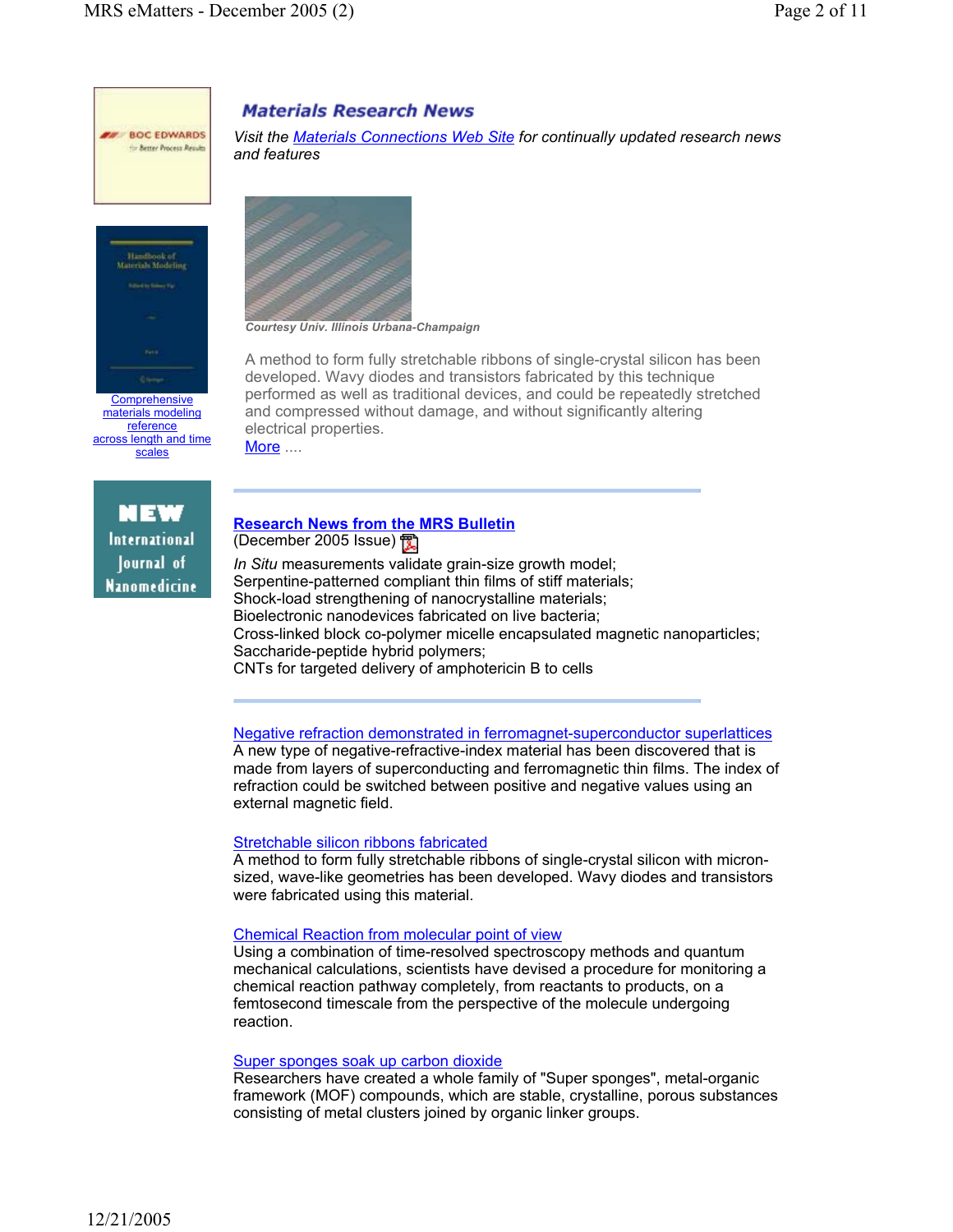# **NANO**focus

#### Nanocrystallite buckling in carbon fibers observed

The first-ever observations of nanocrystallite buckling in carbon fibres has been observed using a 100 nm wide X-ray beam. The results indicate that missing cross-links between the individual carbon layers are responsible for the buckling.

#### STM positions H-atoms under the surface

Scanning tunneling microscopy has been used to move hydrogen atoms underneath a palladium crystal surface. This is the first time that the phenomenon of hydrogen at stable sites underneath a Pd surface has been observed or deliberately induced.

# **BIO**focus

#### Self-assembling micro-cubes could be used for drug delivery, cell therapy

A self-assembling cube-shaped perforated container, no larger than a dust speck, has been developed that could serve as a delivery system for medications and cell therapy. The microcontainers are made of Cu or Ni with a gold coating.

#### Protozoan 'engine' posts nano records

The biological spring that drives the tiny protozoan, Vorticella convallaria, first described 300 years ago by the father of the microscope, Anton van Leeuwenhoek, has just set speed and power records in the nano world of cellular engines.

# **Meetings Update**

# **:: 2005 MRS Fall Meeting**

November 28 - December 2, 2005 Boston, Massachusetts • Highlights and Recap

- View posted proceedings papers
- Manuscript Submission
- Wearables Runway A Revolution in Textiles
- Hydrogen Fuel Cell Model Car Challenge



MRS would like to thank **Energy Conversion Devices, Inc.** for partial support of the Fuel Cell Challenge competition



ovonics@work.

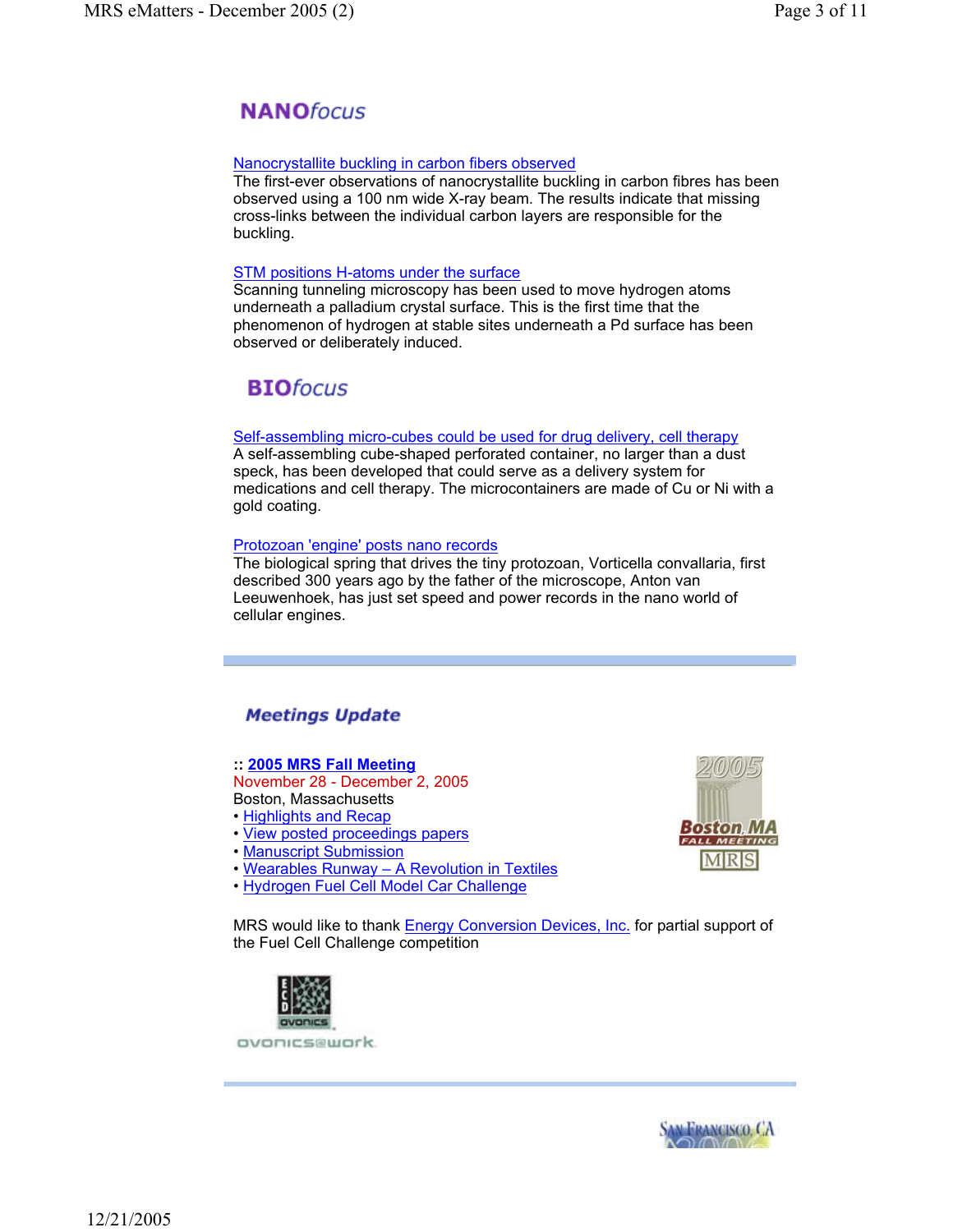**:: 2006 MRS Spring Meeting**  April 17 - 21, 2006 San Francisco, California • Technical Symposia

# **Just Published!**

**:: Journal Of Materials Research** 

*... because important work deserves to be published quickly ...*

Call for Papers Mechanics of Biological and Biomimetic Materials at Small Length-Scales (August 2006 Issue) Submission Deadline: December 21, 2005

Nanotubes and Nanowires (November 2006 Issue) View Call for Papers



A selection of papers from the December 2005 issue:

**Note**: The December 2005 issue has a special focus section on **Energy and the Environment**

Partial filling of skutterudites: Optimization for thermoelectric applications 3234-3237 G.S. Nolas, G. Fowler

Combined synchrotron x-ray diffraction and micro-Raman for following in situ the growth of solution-deposited YBa 2 Cu 3 O 7 thin films 3270-3273 F. Berberich, H. Graafsma , B. Rousseau, A. Canizares, R. Ramy Ratiarison, N. Raimboux, P. Simon, P. Odier, N. Mestres, T. Puig, X. Obradors

Compliant thin film patterns of stiff materials as platforms for stretchable electronics 3274-3277 Teng Li, Zhigang Suo, Stéphanie P. Lacour, Sigurd Wagner

Advances in the growth and characterization of Ge quantum dots and islands 3278-3293 J-M. Baribeau, N.L. Rowell, D.J. Lockwood

Resistivity-temperature behavior of dilute Cu(Ir) and Cu(W) alloy films 3391- 3396 K. Barmak, C. Cabral, Jr., A.J. Kellock, J.M.E. Harper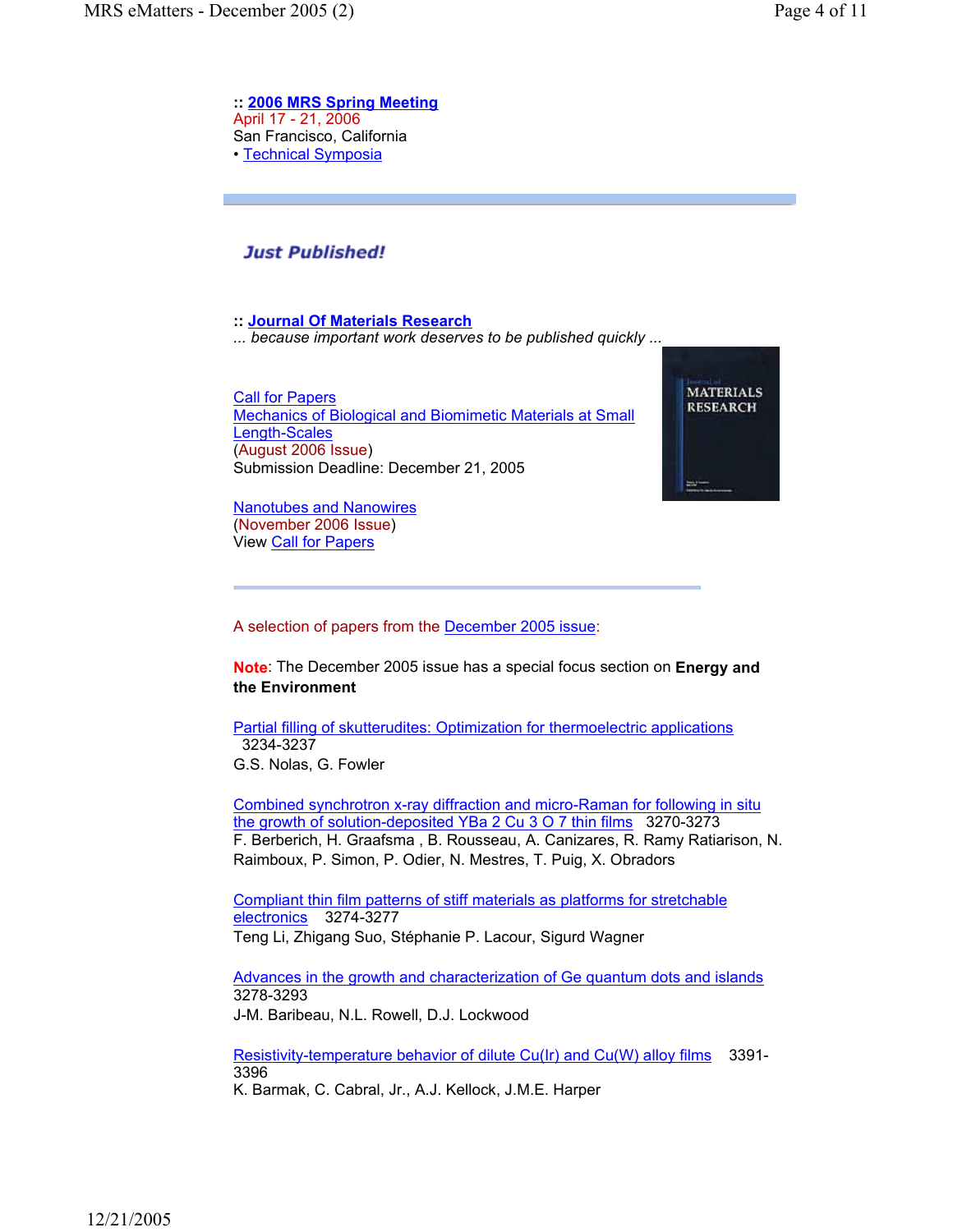- JMR Now with Faster Online Manuscript Submission, Review and Publication. Submit a manuscript.
- Abstracts for all JMR papers are accessible on the web. Full articles are accessible to subscribers.

#### **:: MRS Bulletin**

#### **Fabrication of Sub-45-nm Structures for the Next Generation of Devices: A lot of Effort for a Little Device** December 2005 Issue

James J. Watkins and David J. Bishop, *Guest Editors*

For the last four decades, the feature sizes of electronic devices for computers have been reduced by a factor of two roughly every 18 months. The result has been a tremendous increase in computational power and reduction in the cost of computing, as measured by cost per function, of nearly 30% annually—computations can be done today for a billionth of the cost of using the



technology of the 1950s. However, devices will soon be so small that the current technology used to produce them will have reached its limits, and the graininess of individual atoms will affect their behavior. This issue of MRS Bulletin focuses on techniques to make tiny devices with dimensions under 45 nm (45 billionths of a meter) for the next generation of electronic devices. Techniques start with extending optical lithography to the ultraviolet range and include microprinting, self-assembly, and templating as well as using supe! rcritical fluids to avoid the effects of surface tension while enabling solutionbased processing at such small dimensions. The development of threedimensional structures that are approaching this scale is also discussed. The methods presented will have an effect on many areas of technology in addition to electronics, including advanced sensors, energy conversion, catalysis, and nanoelectromechanical systems.

#### *Also:*

*• Letter from the President*

 *A Global "Manhattan Project" for the Energy Crisis, D.J. Eaglesham • Technology Advances*

 *Low-Cost GaN Schottky Diodes, Powder Injection Molding of Refractory Metals*

**2006 Issues Preview**  Theme topics for 2006

**:: Bookshelf**

**2005 MRS Fall Meeting Proceedings**

View Posted 2005 MRS Fall Meeting Online Proceedings

**2005 MRS Spring Meeting Proceedings**

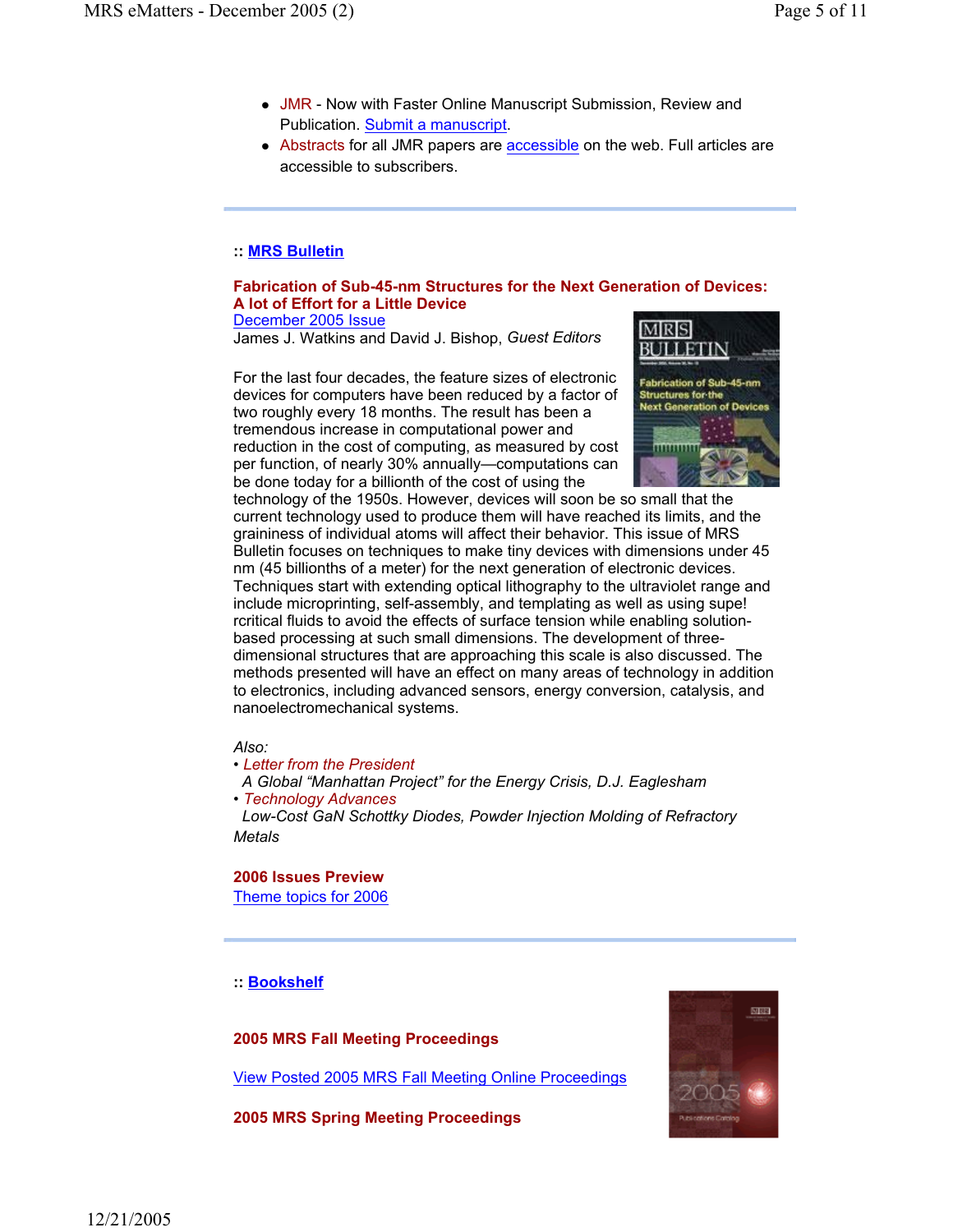#### View 2005 MRS Spring Meeting Online Proceedings

#### 2005 MRS Spring Meeting CD-ROM Collection

Convenient, portable, electronic collection of proceedings including full text search and index of all papers. Also includes bonus papers not available in print. Contact MRS for more information.

#### **2004 MRS Fall Meeting Proceedings**

View All 2004 MRS Fall Meeting Online Proceedings

2004 MRS Fall Meeting CD-ROM Collection Contact MRS for more information.

#### **Online Proceedings**

MRS Online Proceedings Library

Nonmembers and institutions can purchase a 12-month access package to the entire online proceedings Library that includes over 14,000 proceedings papers online. Contact **Anita Miller** at MRS for details. *NOTE: MRS members enjoy free access to the online proceedings library.*

# **Happenings at MRS**

#### **:: MRS News**

MRS Invites 2006-2007 MRS/OSA Congressional Fellowship Applications Deadline: January 16, 2006

Chapter Challenge 2006



#### *Back by Popular Demand!*

For the second year, MRS is excited to announce the CHAPTER CHALLENGE.an event designed to spark a little .friendly competition. among MRS University Chapters.

Once again, the premise is simple. The theme this year is Biology.The Next Frontier of Materials Science and Engineering,, and we want to see just what your members can do with it.

That's it. We're giving you the theme and not much more. Your challenge is to come up with a creative program or activity that relates to sustainability. and then make it happen!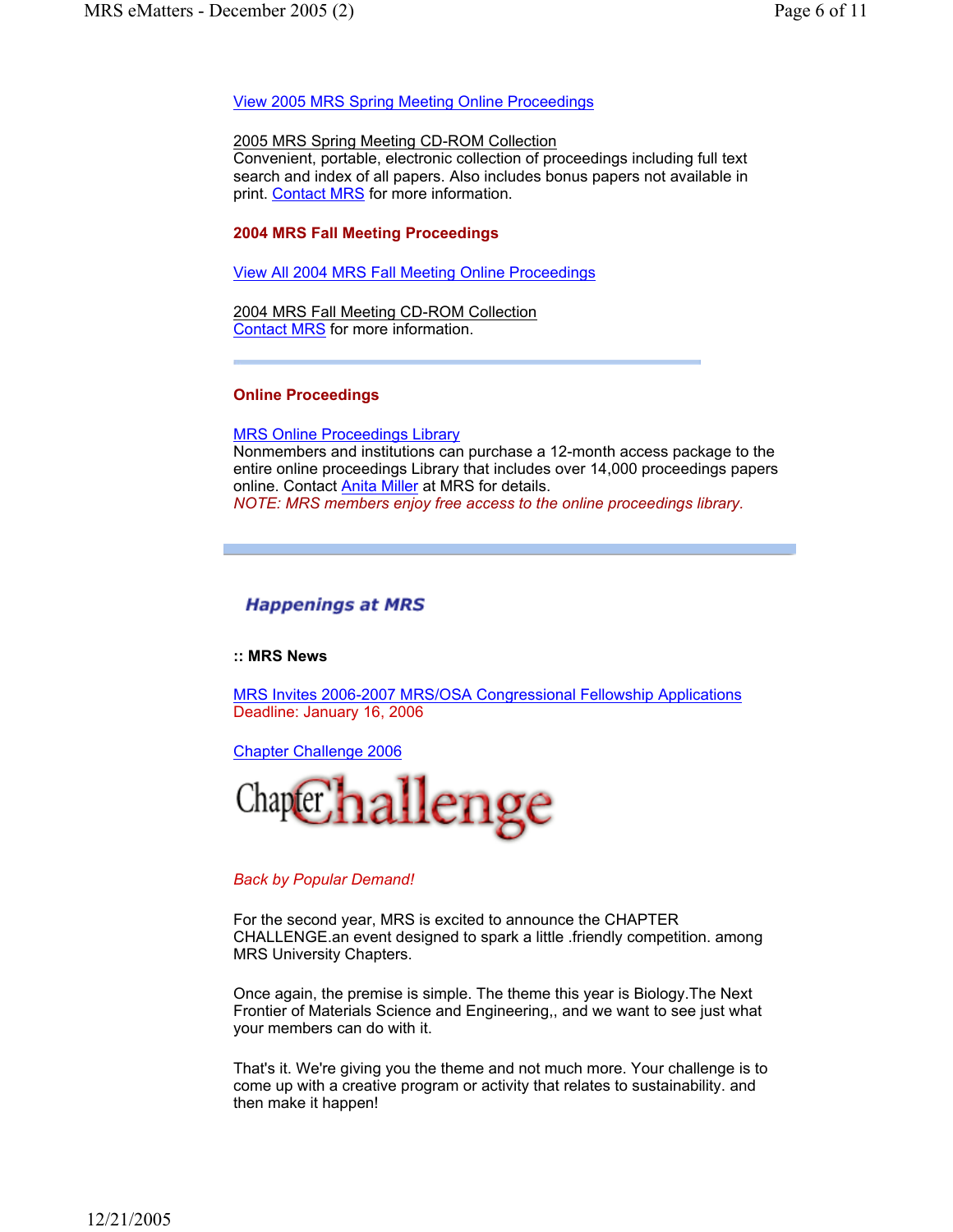This is a great way to energize your membership, increase student involvement and showcase the talents of your MRS University Chapter.

Don't wait another minute. The Chapter Challenge 2006 starts NOW..

#### **:: Of Interest to the MRS Community**

ASTRA Briefs November-December 2005 Issue (The Alliance for Science & Technology Research in America)

#### Materials Voice

*A Web-based tool designed to ensure that your voice is heard on Capitol Hill*

#### **:: Strange Matter**

#### **Strange Matter Exhibit**

*Are you ready for a close encounter with the amazing world of modern materials? Come explore the strange matter behind everyday stuff. Go ahead, touch it!*

Presented by the Materials Research Society, Strange Matter features exhibits for interactive experiences that explore the world of modern materials.

#### *Currently on Exhibit:*

• Museum of Life and Science *Durham, North Carolina October - December, 2005 (1,700 sq feet version)*

#### *Coming to your Neighborhood:*

- Science Museum of Minnesota *St. Paul, Minnesota February - April, 2006 (6,000 sq. feet version)*
- Telus World of Science Edmonton, Alberta, Canada *May-August 2006 (6,000 sq. feet version)*
- American Museum of Science and Energy *Oak Ridge, Tennessee February - April, 2006 (1,700 sq feet version)*
- Da Vinci Discovery Center of Science and Technology *Allentown, Pennsylvania May - September, 2006 (1,700 sq feet version)*

This exhibition and its tour are made possible by the generous support of the National Science Foundation, Alcan Inc., Dow, Ford Motor Company Fund, Intel Innovation in Education, and 3M Foundation.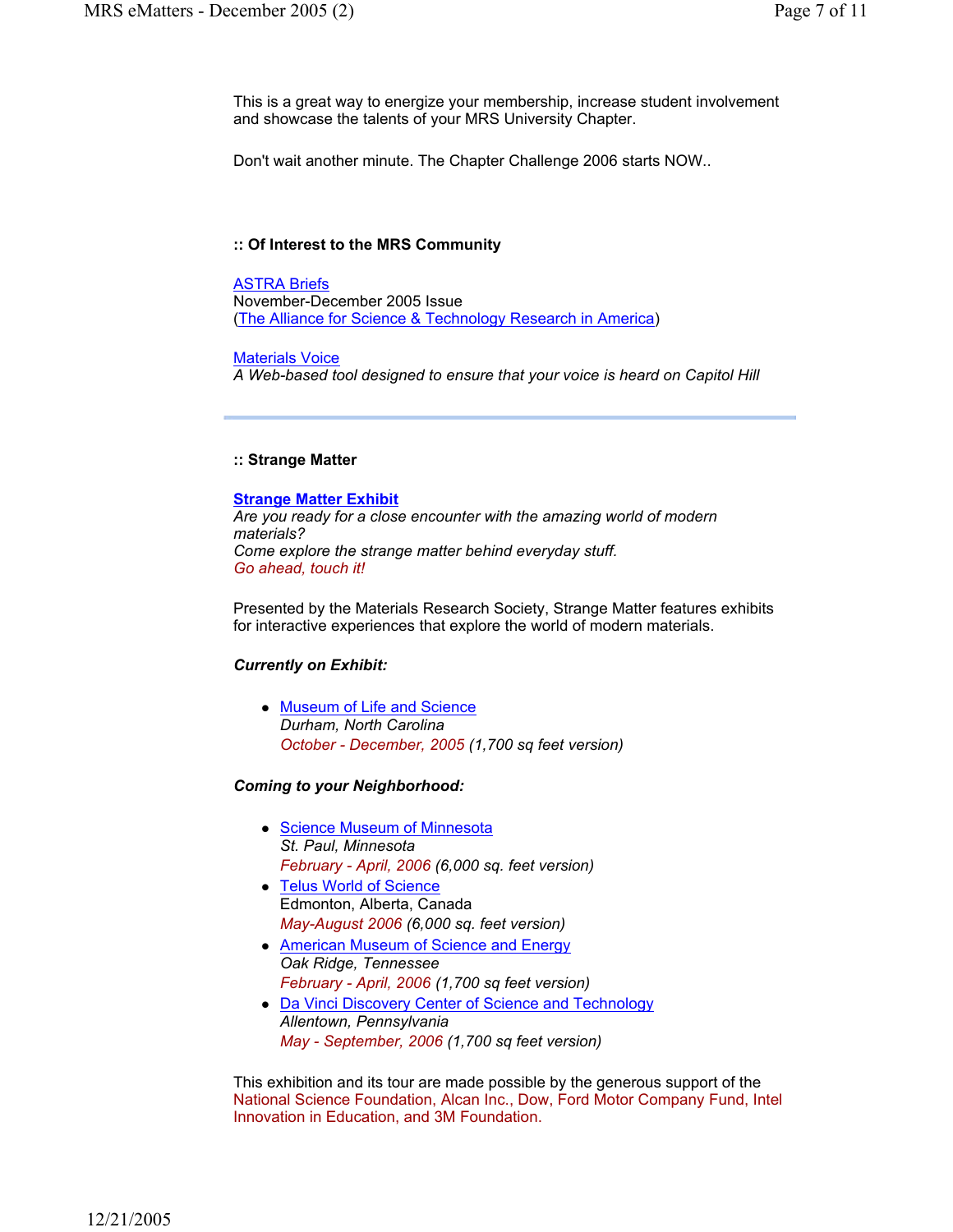# **Diversions**

#### **:: Quotes of the Month**

Nothing shocks me. I'm a scientist. - Harrison Ford, actor, *as Indiana Jones*

Science is one thing, wisdom is another. Science is an edged tool, with which men play like children, and cut their own fingers. - Sir Arthur Eddington, Astrophysicist

Science is the topography of ignorance. - Oliver Wendell Holmes, Sr.

Somewhere, something incredible is waiting to be known. - Carl Sagan

#### **:: Websites of Interest**

The MASSIVE database Math And Science Song Information

#### ICON EHS Database

The International Council on Nanotechnology (ICON) Environmental, Health and Safety (EHS) database contains summaries (abstracts) and citations for research papers related to the EHS implications of nanoscale materials. (Rice University)

#### Funology.com

Fun place on the web for kids to find things to do. Not just while sitting at the computer, but anywhere. Includes a number of science experiments.

# **Career Central**

#### **:: MRS Bulletin Classified Ads**

Partial listing from the upcoming January 2006 issue of the MRS Bulletin

Binghamton University, State University of New York Assistant Professor, Physics Department

Binghamton University, State University of New York Tenure-Track Position, Department of Mechanical Engineering

Brookhaven National Laboratory Postdoctoral Research Associate, Center for Functional Nanomaterials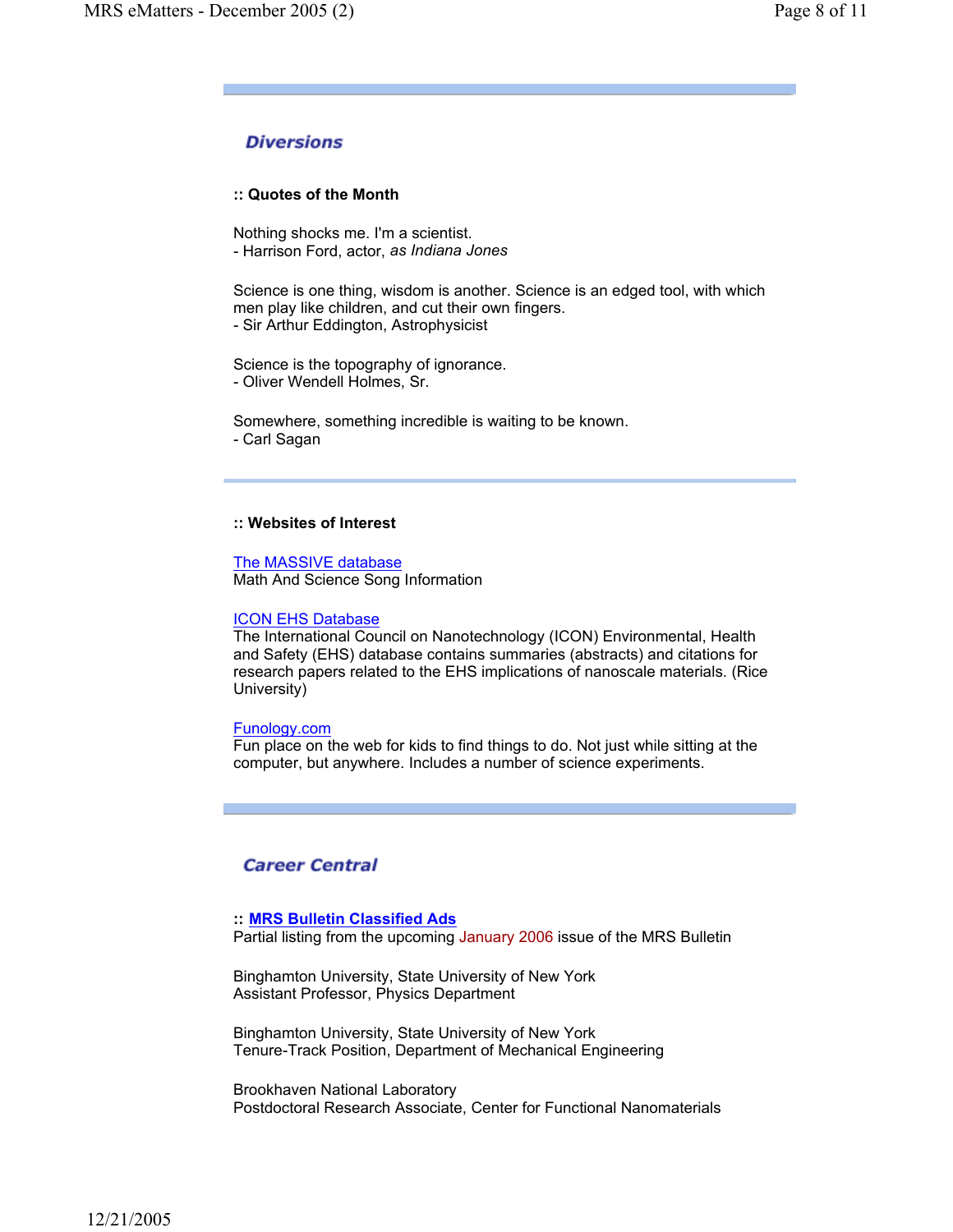California Institute of Technology Faculty Position, Division of Engineering and Applied Science

Colorado School of Mines Assistant Professor, Metallurgical & Materials Engineering

Florida State University Assistant/Associate Professor, Computational Materials Science and **Mechanics** 

Harvard University Soft-Lithography Foundry Engineer, Center for Nanoscale Systems

Lawrence Berkeley National Laboratory Advanced Light Source Division Director

Michigan State University The Johansen Crosby Endowed Chair in Chemical Engineering

Middle East Technical University Tenure-Track Positions, Department of Metallurgical and Materials Engineering

National Cheng Kung University Faculty Positions, Department of Materials Science and Engineering

Oklahoma State University Faculty Position, Mechanical and Aerospace Engineering

Princeton University Assistant Professor, Department of Civil and Environmental Engineering

SAIC Project Manager, Corrosion Science and Engineering

Sandia National Laboratories Scientist Positions, Center for Integrated Nanotechnologies

Stanford University Faculty Position, Multi-Physics Modeling in Mechanical Engineering

U.S. Department of Energy Program Manager for Physical Behavior of Materials, Office of Science, Office of Basic Energy Sciences

University of California, Merced Assistant Professor, Materials Science/Engineering, School of Engineering and School of Natural Sciences

University of Pennsylvania Faculty Positions, Department of Electrical and Systems Engineering

University of Stuttgart Professorship with Management Function in Macromolecular Materials and Chemistry of Fibers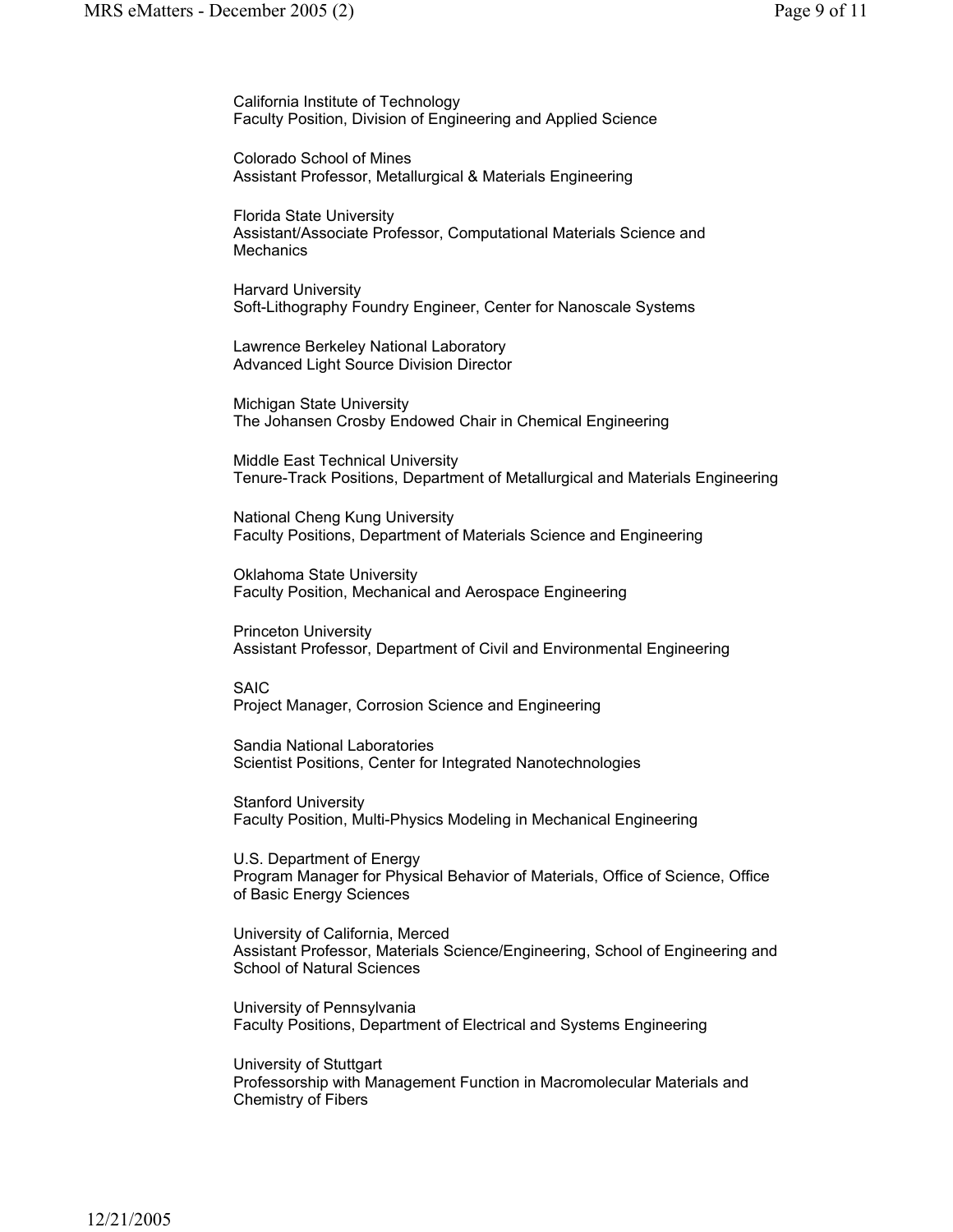University of Utah Faculty Position, Department of Materials Science and Engineering

Wright State University Chair, Department of Mechanical and Materials Engineering

*To place your classified ad in the MRS Bulletin, contact Donna Watterson at 724-779-3004, x 542 or watterson@mrs.org.*

# **New Product News**

#### Bematek colloid mills reduce particles sizes uniformly

Bematek Systems, Inc. offers a line of wet-mixing mills that reduce particle sizes and provide uniform distribution for food, pharmaceutical, and cosmetic

manufacturing. They feature a rotor/stator milling head with gap adjustment while running to achieve desired particle size reduction, micron dispersion and emulsions of varying viscosities.These colloid mills are suitable for in-line or batch processing and are available with flow rates from 12 to 7500 GPH, 316 SS construction and comply with sanitary standards.



[Contact: 978-927-2179 or bematek@bematek.com]

#### Sonoscan presents new acoustic scanning method

UPH-Turbo™ is a new method of acoustic scanning that gives greater unitsper-hour throughput rates for both automated and manual Sonoscan acoustic microscope systems. Acoustic microscope transducers pulse VHF or UHF ultrasound into a part and receive the return

echoes to image internal features. UPH-Turbo gives the greatest benefit at higher resolutions, where the throughput rate is up to 2.5 times what it would be without UPH-Turbo. It



works with both laboratory-model C-SAM® and production-line FACTS2™ Sonoscan systems.

[Contact: 847-437-6400or info@sonoscan.com]

Please send new products information or press releases to Mary E. Kaufold (724-779-8312)

# **Join MRS**

Not a current MRS member? It's never too late to join or renew. *Join or renew now for Membership beginning January, 2006!* \$105 for regular members: \$30 for student, unemployed and retired members.

*Member benefits include:*